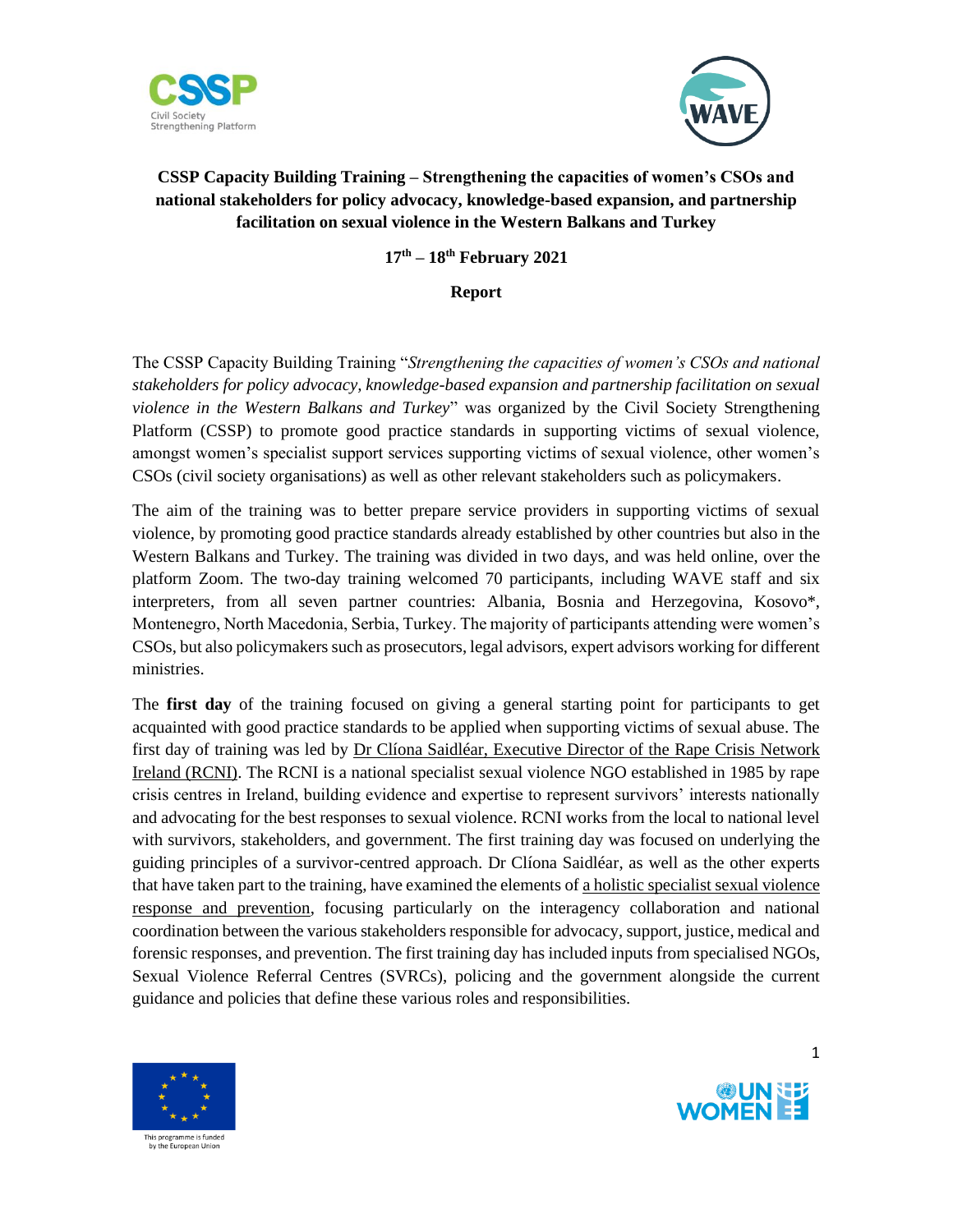



The **second day** of the training was focus on how the standards presented on the first day may be adapted into practise, and on presenting good practice standards already established by existing sexual violence centres in Serbia. The trainer for the second day was Biljana Stepanov, Director of the Centre for Support of Women (CSW), Rape Crisis Centres (RCC), Serbia. CSW is a civil society organisation established in 2004 whose goal is to improve the status of women and to contribute to achieving gender equality and equal opportunities for women, when it comes to policymaking at a local, national, and regional level. CSW provides specialised support services to women victims of violence, and organises various educational, promotional, advisory, research activities. Participants to the training were introduced to the working model of the RCC in Serbia, as a unique practice example that combines two types of services from two public protection systems, social and healthcare system, to fully protect women, victims of sexual violence. The last part of the training involved presenting the work practice of rape crisis centres.

The training objectives were to understand how to provide a holistic service approach by examining the underlying principles and standards when supporting victims of sexual violence (the Irish model) and to provide a complete understanding of the standards applicable and gaps encountered in specialist sexual violence service provision in the seven partner countries (the Serbian model).





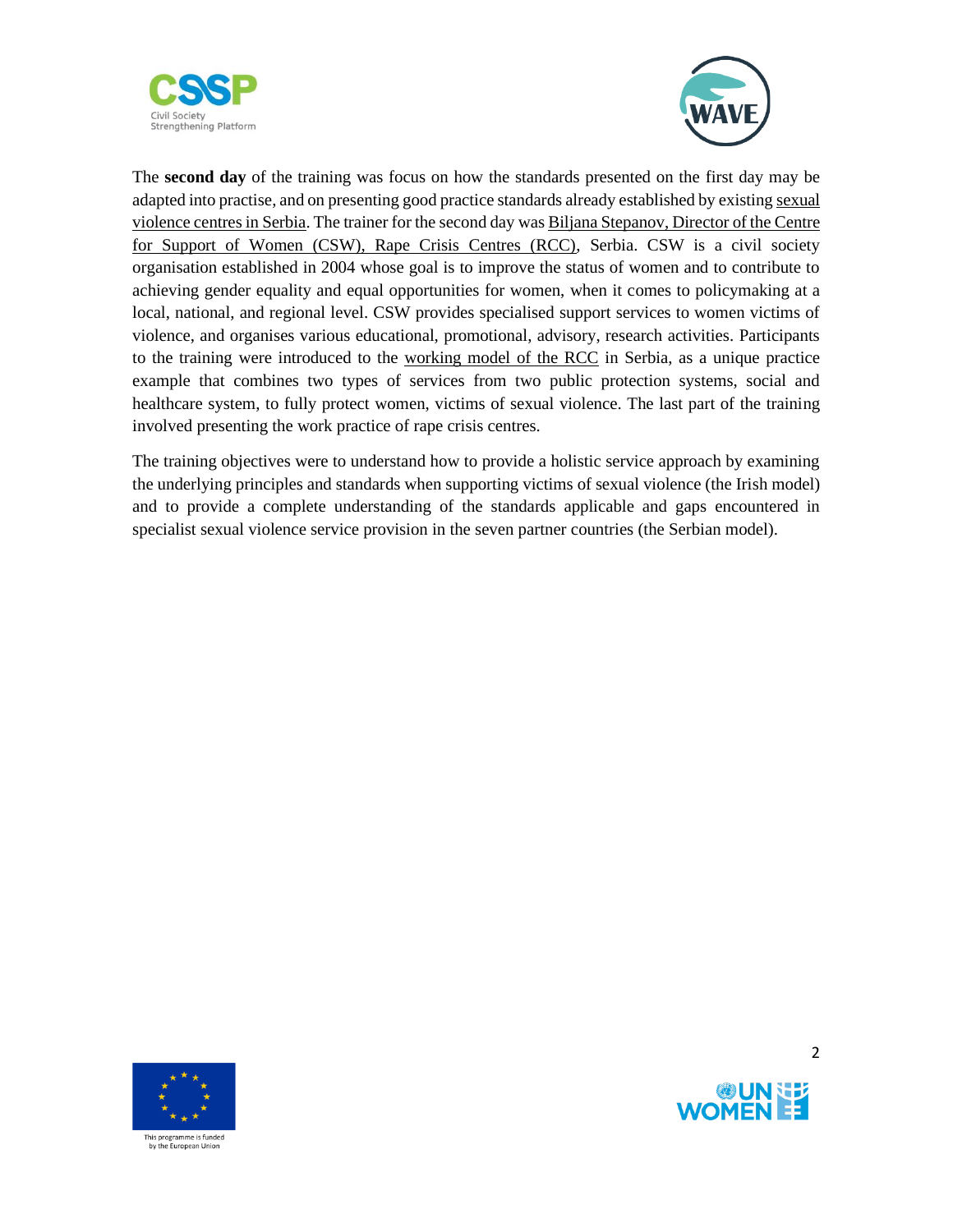



**Wednesday 17th of February 2021**

# **Capacity Building Training 17-18 February 2021**

Strengthening the capacities of women's CSOs and national stakeholders for policy advocacy, knowledge-based expansion and partnership facilitation on sexual violence in the Western Balkans and Turkey



## • **Key definitions, concepts & principals – Survivor centred responses: Dr Clíona Saidléar, Executive Director of the Rape Crisis Network Ireland (RCNI)**

Dr Clíona Saidléar, Executive Director of the Rape Crisis Network Ireland (RCNI), led the training. At first, the training tried to give an overview on all the definitions and concepts needed to understand the topics of discussion. With the aim to create a shared language and shared standards, and indicators Dr Clíona Saidléar tried to distinguish between the two types of services: Rape Crisis Centres (RCCs) and Sexual Violence Referral Centres (SVRCs). Dr Clíona Saidléar explained that there is a variety of models across Europe and there are different understandings of what these two services actually refer to. The UK and Ireland share a two-pillar model for sexual and domestic violence services developed side-by-side; the Nordic model has sexual violence services embedded in all the other services for women; Southern Europe, lastly, has mostly women-centres as a model for sexual violence support.

Dr Clíona Saidléar clarified the function of the RCCs by highlighting that RCCs provide accompaniment, helpline support, specialist counselling, advocacy, education and awareness and



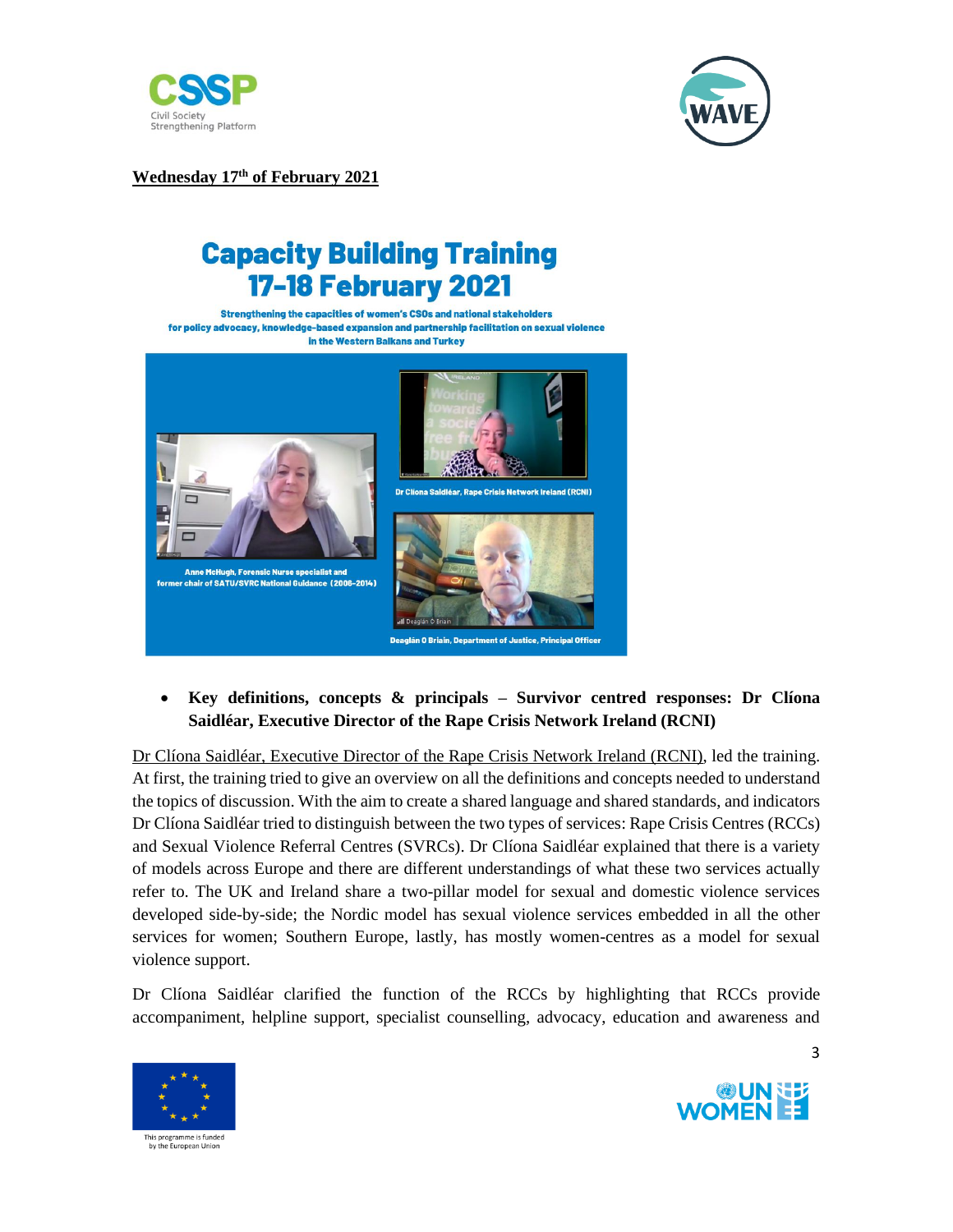



political change to women and survivors of sexual violence. The RCCs are built to include both victims and professional supporters: survivors, professionals and community workers, educators, government, police officers, child protection services are all the figures included in the RCC model. RCCs are more all-encompassing in terms of the impact of trauma over a lifetime (the long-term need). In Ireland, RCCs are governed and funded by the public sector and staffed by mostly public servants and professionals.

SVRCs are focused on medical care, forensic care, storage of evidence, advocacy support and follow up medical care. Sexual Violence Referral Centres structures include survivors of recent sexual assault, justice system, government, child protection services. SVRCs provide a more immediate care and treatment following sexual violence (immediate need), in fact doctors, nurses, psychologists and police officers being key figures of these centres. SVRCs are governed and funded by the community sector and staffed by independent activists and professionals.

The key concept in the Irish framework is the **survivor-centred approach**, which Dr Clíona Saidléar explained as an approach where the survivors' interest is at the core of the methodology. The approach considers whether the centres are accessible or not, and the nature of the trauma the survivors have experienced. Essentially, the trauma is the psychological response to stressful event: in this process it is essential to minimise re-traumatisation (trauma-informed). Dr Clíona Saidléar also defined primary and secondary prevention. On the one hand, primary prevention is about preventing sexual violence from happening in the first place (addressing society as a whole); secondary prevention, on the other hand, is ensuring appropriate response for those affected by sexual violence (addressing victims of violence).

### • **The Government response: Deaglán O Briain, Department of Justice, Principal Officer**

Deaglán O Briain, Department of Justice, Principal Officer, began his contribution by talking about the National Strategy on domestic, sexual and gender-based violence in Ireland.

According to the Irish law, domestic abuse has been a crime since 2018, establishing the concept of coercive control. The law provision was adopted as a result of the ratification of the Istanbul Convention.

At present, Ireland has implemented the Second national strategy (2016-2021), which focuses on the following three main pillars:

- prevention (including awareness raising, training and education),
- services to victims and holding perpetrators to account.
- Data on monitoring and research, and partnering with the NGOs sector in the process.



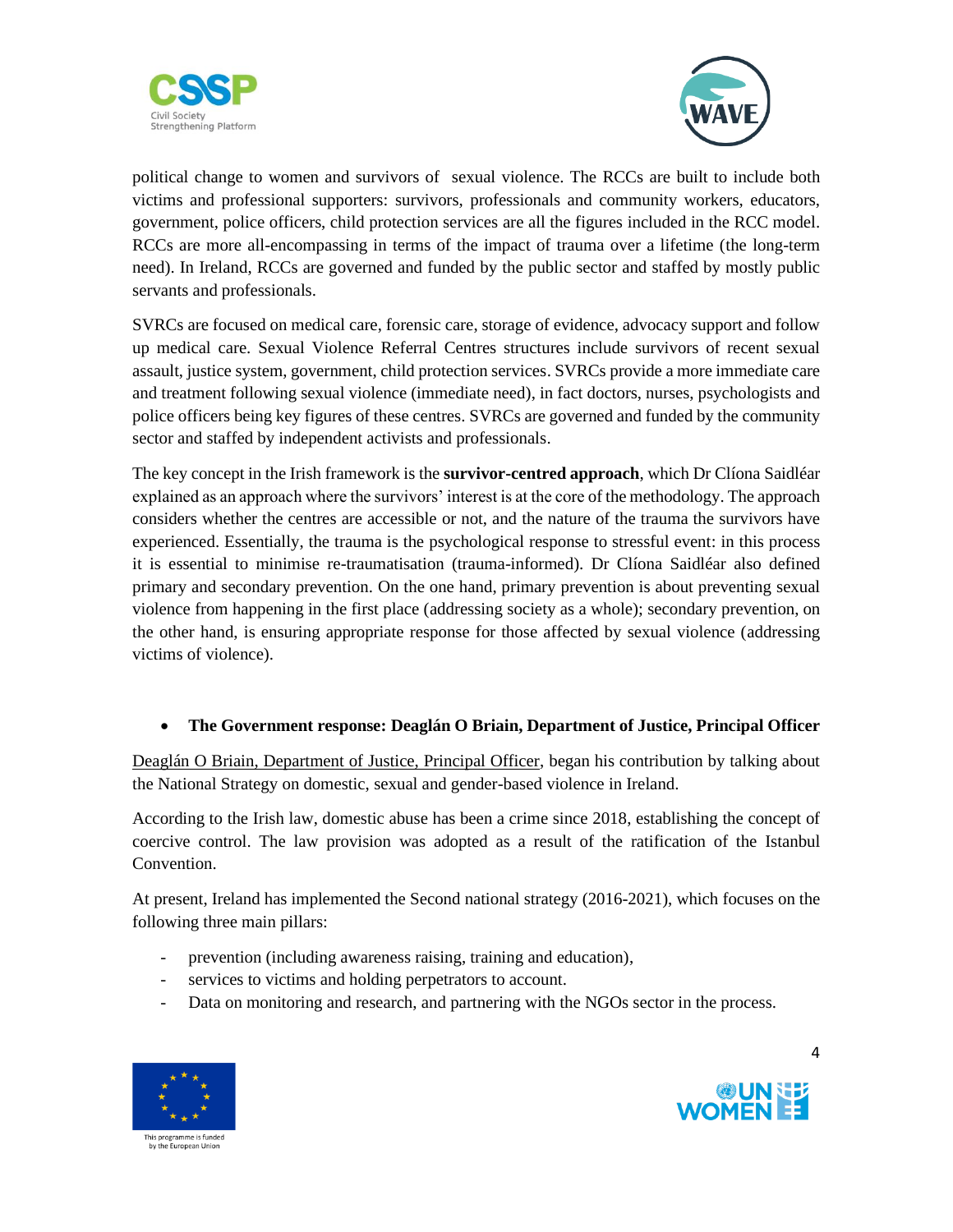



Deaglán O Briain also talked about the *O Malley report* (2020), which is a report focusing on supporting a victim's journey in the process of recovery. The key actions proposed by the O Malley report are about promoting a better awareness and information on victims' rights legislation, promoting education about the meaning and importance of consent, improving inter-agency cooperation and exchange of information are ensuring consistency in service delivery. The *O Malley report* promoted legislation and legal aid, intermediaries, training, and support to the victim through grant schemes and mapping their journey. A key aim of the *O Malley Report* is to avoid retraumatizing and support victims' in their journey.

The Irish National Strategies are, in conclusion, programmes that involve government audit (leadership and effective structures), accommodation projects, outcomes and service availability for the victims.

• **SVRCs – building a multiagency and practical approach: Anne McHugh, Project Manager: HSIP Forensic Nursing (2008-2016) and Coordinator National Interagency Guidelines Development Group (2004-2016)**

Anne McHugh's, Project Manager, presented how the SVRCs have been established in Ireland, and the process of building a multiagency cooperation to eventually offer a victim-centred support to victims of sexual violence.

In the beginning, a study group was established to discuss and set up the approach to follow for SVRCs. The urgent need of identifying rape as a crime and a global issue, not only as a medical condition was identified.

Anne McHugh mentioned that at first there was a lack of guidelines for nurses working with victims of sexual violence. Of high concern was also the lack of qualified personnel, training for staff members, competency of different stakeholders, and a dedicated private area to support survivors in SVRC was necessary. The need of setting up national guidelines was emphasized to be able to create an appropriate environment, educate the staff and provide a national response and appropriate services for victims of sexual violence. In 2004 the National Guidelines Committee was created, which developed an inter-disciplinary approach to create a one comprehensive document, able to serve all relevant disciplines. The Practical Guidelines were integrated inter-disciplinary, including the physical healthcare needs, the psychology needs (RCC Network Ireland) of survivors, and the criminal justice needs. The *National Guidelines on Referral and Forensic Clinical Examination Following Rape and Sexual Assault* have been revised throughout the recent years. Currently, the government published the  $4<sup>th</sup>$  edition in 2018 and the next version will be published in 2022. The vision of the Guidelines is to train appropriately competent personnel in order to support victims of sexual violence. The ultimate aim is to building up a mix between different authorities, appropriate training and establishing the competences when it comes to supporting victims of SV.



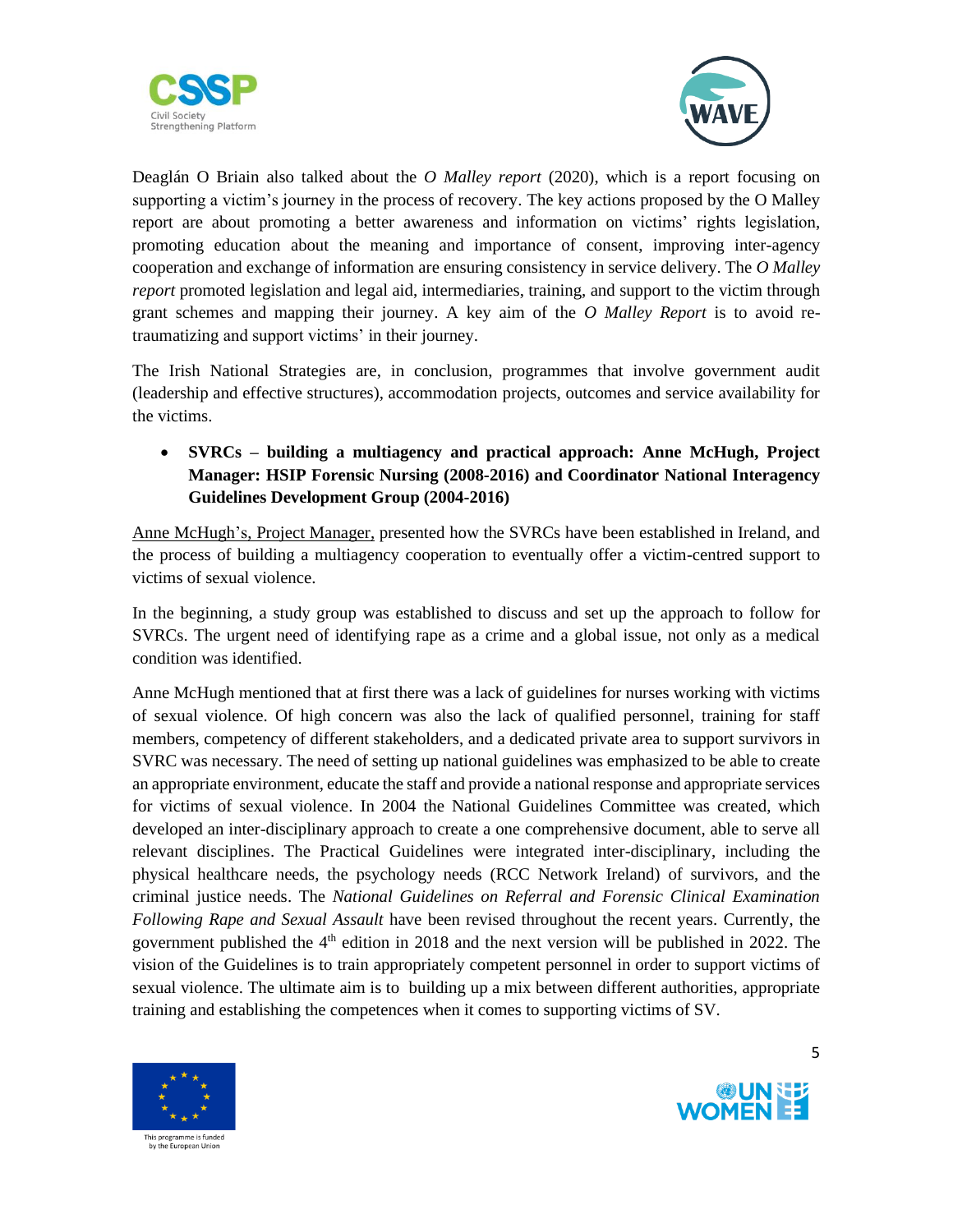



In 2016 the Guidelines promoted a key development: examining the victims is to be concluded without the involvement of the police. The first steps for victims are to report to the police the crime, and to ensure the health of the survivors and collecting forensic evidence. These two last phases are conducted without the involvement of the police. Continuous quality improvements have been introduced in the development of the services, in the peer review, in audit and research. In the Irish system the approach established the Key Performance Indicators (KPIs) to work on performance gaps in the system.

## • **Policing in partnership: Dr Clíona Saidléar, Executive Director of the Rape Crisis Network Ireland (RCNI)**

Dr Clíona Saidléar started this session by talking about the Rape Crisis Network Ireland, established since 1995. The aim is to establish best practice among all organisations, to engage at national level with all stakeholders and to bring survivors needs to government tables, also by emphasizing the need to collect data.

When it comes to policing in Ireland, the culture is 'generalisation' (treating all victims of crime in the same manner), but there is an increased need to move to 'specialisation' (focusing on the type of crime each victim experienced). The future therefore is to establish a divisional protective service bureau and establish better interagency cooperation. The critical part is to focus in applying a survivor-centred approach, to avoid losing witnesses and time. The aim of the approach is to create a system where survivors are engaged, because this creates better chances for prosecution to take the cases to court. The Garda Response in Irelands implied the creation of GNPSB national units and DPSU (divisional protective service units).

Creating these DPSUs aims at developing a consistent and professional approach to the investigation of sexual crime and other specialised crime types (online child exploitation, child protection, domestic abuse, human trafficking etc.). During COVID-19 it was implemented a direct contact with victims to monitor situation closely.

From a normative perspective, the *EU victim's directive 12/29/EU* is one of the concept drivers for this approach. The aim was to create a coordinated and professional response to the crime of sexual violence, to support victims, to place vulnerable victims of crime at the centre of the police service and to develop proactive oversight role by Garda National PSB. Additionally, the *Garda Response* aimed at ensuring that AGS works with key strategic partners in the investigation of sexual crimes and support for victims in the identified areas, by providing specialist training for DPSU staff to support them in their role. These initiatives will be achieved through the establishment of PSUs in each of the 28 Garda Divisions: the system is based on a consistent and professional approach to the investigation specified crime types.



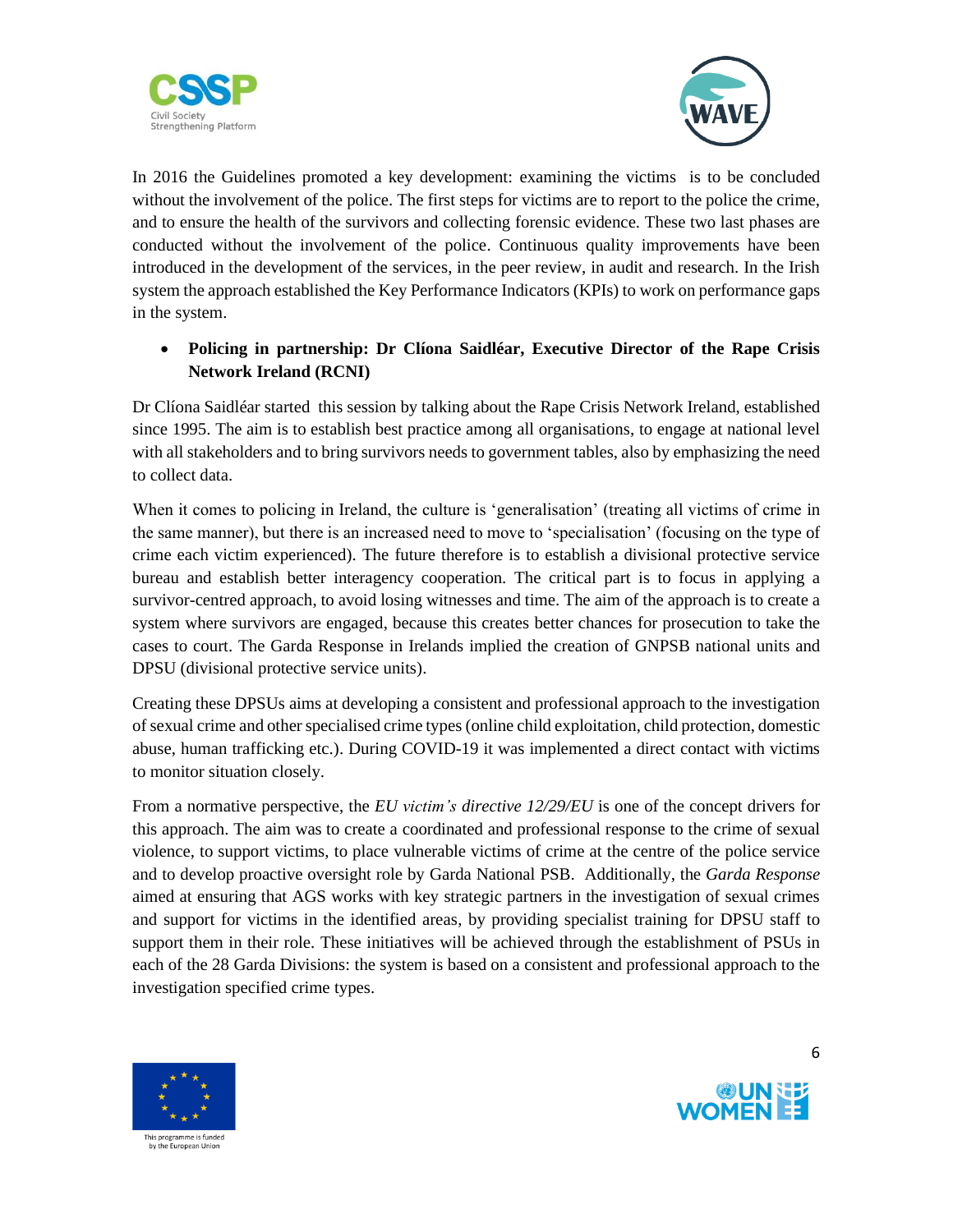



## • *"No excuses" Campaign***: Andrew Payne, Principal officer in Transparency, Department of Justice**

Andrew Payne, Principal officer in Transparency, Department of Justice was the last speaker of the day, and presented the campaign currently running in Ireland 'No excuses' as well as explained the vision of the Department of Justice: "*A safe, fair and inclusive Ireland*".

The campaign is a 6-year long campaign, and has been launched in two parts:

- 2016-2018: domestic violence campaign "*What would you do*",
- 2019-2021: sexual violence campaign "*No excuses*".

The first campaign '*What would you do'* was launched in 2016 and has had a great public response. In May 2019 the "*No excuses*" campaign was launched. The campaign started with baseline survey of 1,000 people to benchmark the awareness and attitudes regarding sexual violence and domestic violence. A baseline survey developed in cooperation with NGOs and found out that males under 35 are more likely to believe women make exaggerate claims, and that agreed that in certain situations sexual intercourse without consent is justified, and less likely to rate all actions as severe sexual violence or abuse.

When developing the campaign, it combined both awareness and behavioral change aspects. The first phase of the campaign was about recognizing violence behaviours, reflecting on our own reactions to violence (stop excusing) and understanding that these behaviors are unacceptable in a society. Surely, the general outcome has been to reduce and prevent incidences of sexual harassment and sexual violence. The campaign was created having in mind five scenarios, featuring both male and female perpetrators and victims of violence. When launching the campaign, a campaign advisory group and a strategy monitoring group were created to assess the campaign outcomes.



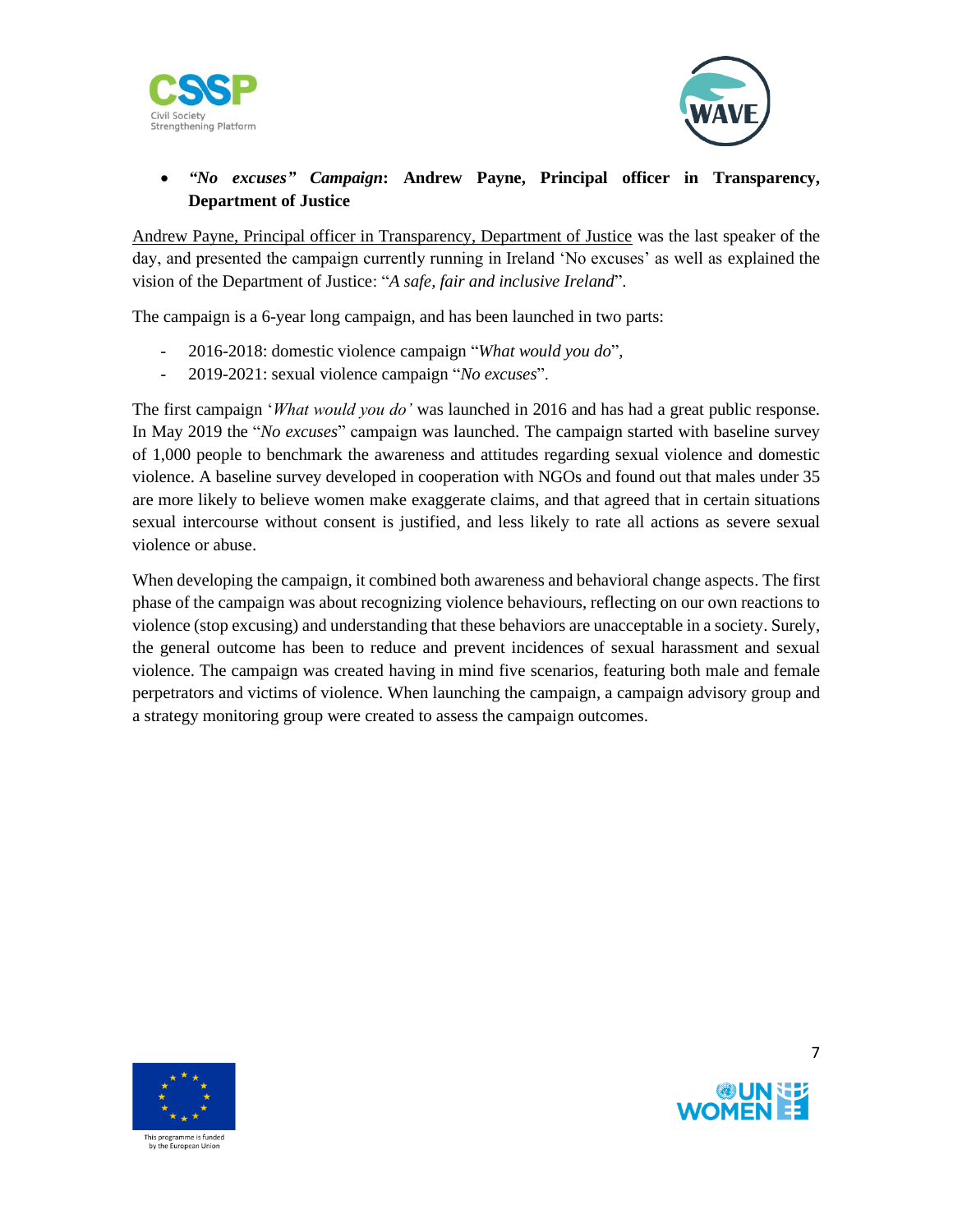



**Tuesday 18th of February 2021**

# **Capacity Building Training 17-18 February 2021**

Strengthening the capacities of women's CSOs and national stakeholders for policy advocacy, knowledge-based expansion and partnership facilitation on sexual violence in the Western Balkans and Turkey



### • **Rape Crisis Centre (RCC) Serbian model: Biljana Stepanov, Director of Centre for Support of Women**

Biljana Stepanov, Director of Centre for Support of Women, RCC in Serbia, chaired the training, introducing the specialized services for victims of sexual violence in Serbia. Rape Crisis Centers in Serbia, which were established in 2016 and managed by Center for Support of Women (CSW). Serbian RCCs were formed within the project "*STOP - CARE - CURE – Better Institutional response to gender-based violence in AP Vojvodina*", established in seven cities, in the area of Vojvodina. Since January 2019, RCCs are fully functioning within general hospitals in Kikinda and Zrenjanin, as well as in the Clinical Center for Gynecology and Obstetrics in Novi Sad. The working model created was the "unique practice" approach, which combines two services: social care (women's specialist support service providers) and health care system (hospitals). Additionally, the unique practice is an example of good cooperation between provincial institutions and women CSOs, where specialized women's organizations are recognized as professional providers of social care services.

RCCs work and functioning are defined by internal protocols and standards. The same provisions were implemented for the guidelines for medical staff and other responsible institutions for managing cases of sexual violence, which have own internal protocols and standards. The aim is to give direct support to survivors, to provide immediate medical care, forensic examination, and rapid crisis



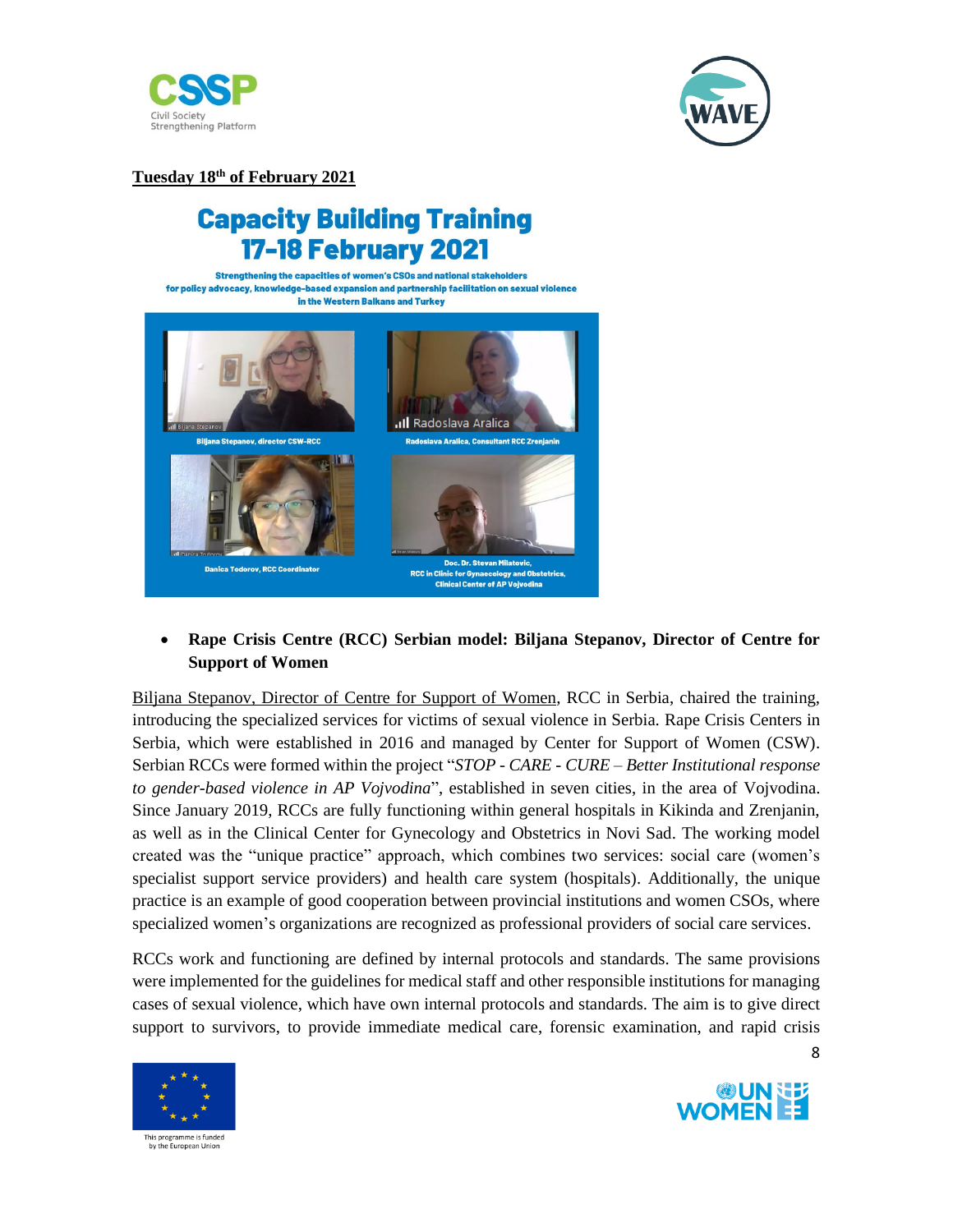



intervention. RCCs are designed for providing help to girls and women (min. 15 years old), women with disabilities, women from marginalized groups and women currently exposed to, formerly exposed to, risk. Victims in one place receive all necessary help and support, free of charge, such as: medical care, legal support, counseling (psychosocial counseling, psychotherapy), and social and educational services.

Direct support to women victims of sexual violence is organized through:

- providing psychosocial support and psychotherapy,
- direct medical care of injuries caused by violent sexual acts, whether acute or chronic,
- victim support for forensic examination (determination of the type, localization, and severity of the injuries, presence of traces of biological origin, etc. for providing evidence in case of initiation of criminal proceedings),
- preparation of the victim for forensic examination (explanation of the procedure and its objectives),
- support during of the forensic examination (if the victim expresses the desire for support, in accordance with the legal procedure, bearing in mind the confidentiality of medical examinations and the evidence itself or the evidence-gathering procedure),
- assistance and support in informing the victim about her rights,
- assisting women in the process of reporting sexual violence (escorting to the police station, hospital),
- providing all relevant information about the procedure while reporting the criminal act, and later support during the preparation of the criminal/judicial proceedings, along with support during the court proceedings.

The RCCs are operating 24/7, the victim can come to the center individually, or seek additional support via SOS helpline. The RCCs provide confidentiality of personal and other data of the victims. Based on the developed indicators, the RCCs documents sexual violence and keeps records of all forms of sexual violence. The RCCs bases their operations on feminist principles.

Policy framework. The Istanbul Convention was ratified in Serbia in 2013. In the same year, the RCCs were established. Any further improvements or changes in law regarding the provision of services to victims of sexual violence were made since then. CFSOW provides specialized services to women victims of sexual violence within RCCs; health services are provided by trained hospital medical staff.



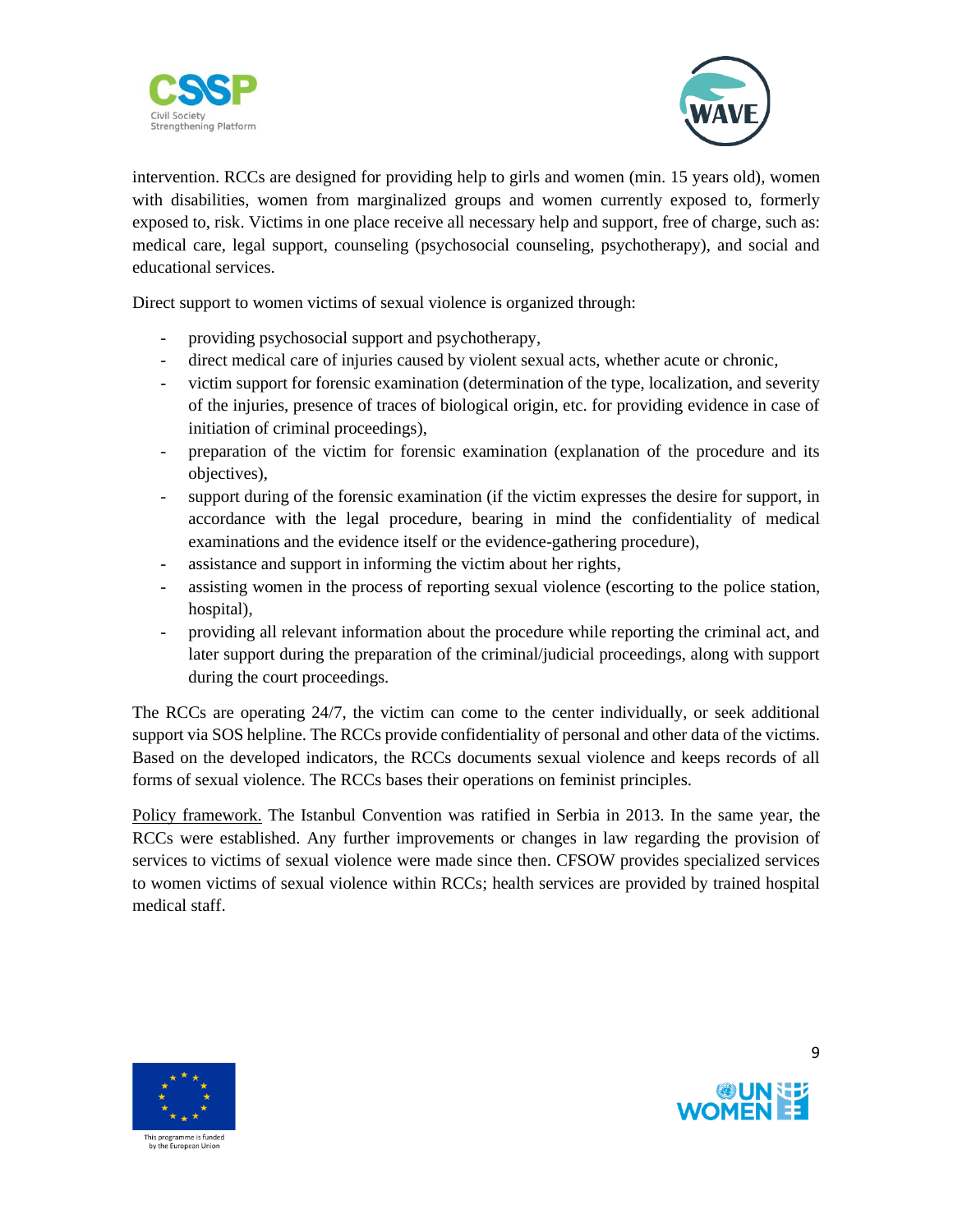



### • **Standards and procedures currently employed: Danica Todorov, RCC Coordinator**

Danica Todorov, RCC Coordinator, introduced the standards and procedures currently employed by the Serbian RCCs model. The needs of victims are at the forefront, including medical care and psychological support that have defined these standards. Health services combine preparing the victims for medical examination, as well as preparing the victims for forensic examination (collecting evidence for investigation). A coordination with health services and health institutions is key to provide different services to victims. In the Serbian model, legal and psychological services are accessible to all the victims and their families, engendering a cooperation between hospitals and CSOs. According to the model there is a ten-step guide for acting in cases of sexual violence:

- reception of victim,
- preparation for medical examination,
- creation of medical history,
- collection of evidence,
- gynecological examination,
- giving an appropriate treatment,
- assessment of needs and including other institutions,
- psychological and legal counseling,
- monitoring (victim care),
- data collection.

The victims usually come to the RCC with the police representatives who they reported the rape/sexual violence to, shortly after the violence happened. The victims can come to the RCC alone, shortly after the violence occurred or after some time has passed. In the process is as well of great importance that victims give their consent to the procedures (gynecological and forensic examination, and psychological support).

Challenges and obstacles. Danica Todorov stressed the challenges and obstacles in establishing the RCCs model. Overall, the positive experiences of creating RCCs is that all staff usually complies to internal procedures, engendering good cooperation with hospitals, CSW and counselors. Another positive aspect is that cooperation increased between hospitals, police, and prosecution. The support that the CSW and the counselors provide is valuable and essential in the process of improving the health care of victims.

The challenges of RCCs are related to the absence of practical and on-hand experience, following a low number of cases being reported. This affects the level of practical skills in following the procedures.

Particularly during the current COVID-19 pandemic, there have been some new challenges identified. The COVID 19 pandemic has affected how hospitals work, as well as the functionality of the RCCs.



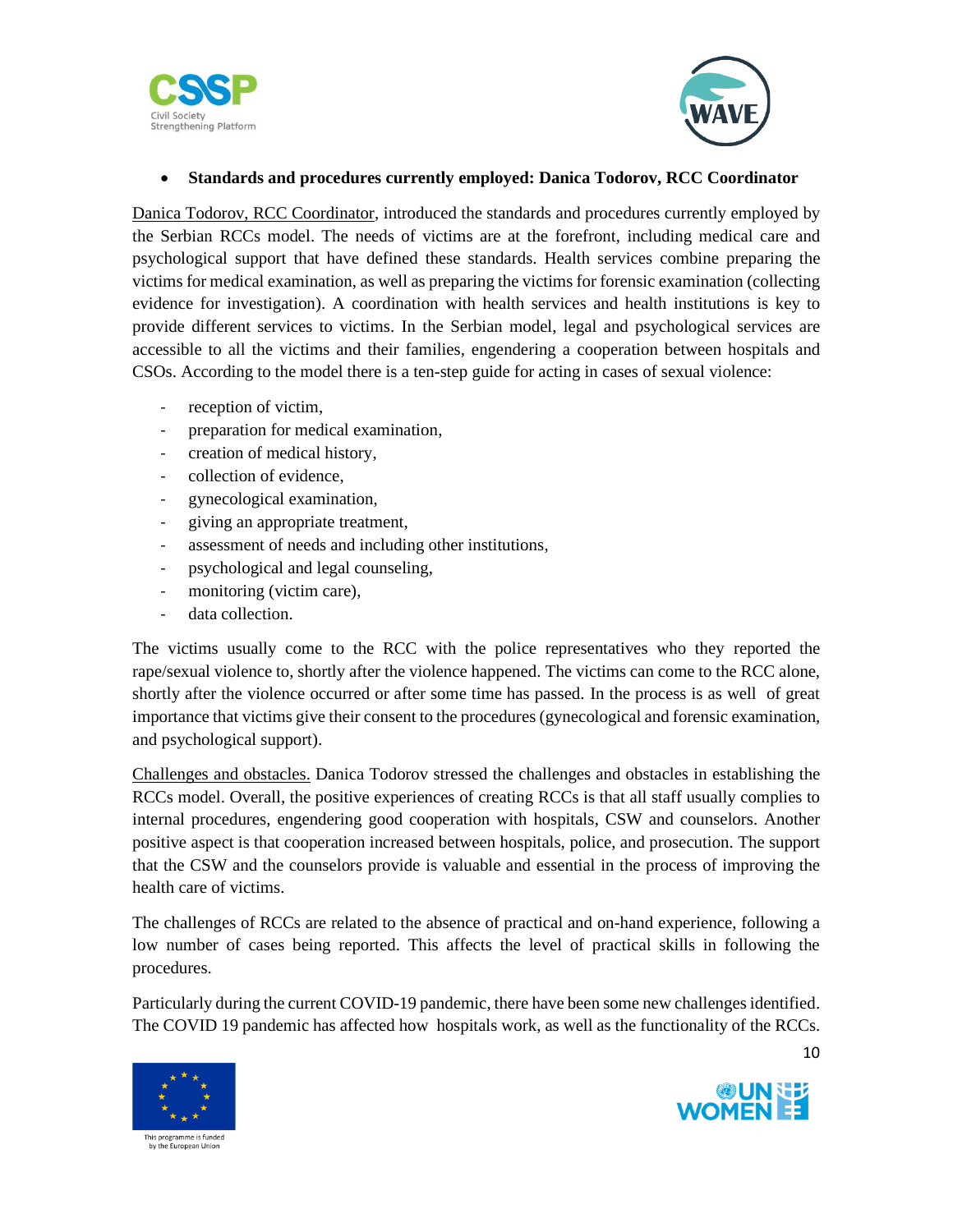



2020 has brought a decrease of reported cases of sexual violence: the official procedures could not be followed completely; the hospital areas assigned to RCCs could not be used; the contact between counselors and victims was not possible from the beginning of March to the beginning of June. This challenge has affected reporting and communication as well, because the report of cases in working groups was done only through e-mail. Despite the obstacles that were brought by the pandemic, the victims of sexual violence were getting support from the RCCs. Although, sexual violence is reported less often, as well as other forms of violence, it is still present during the pandemic.

## • **Examples of working practice: Radoslava Aralica, Consultant RCC Zrenjanin and Dr. Stevan Milatovic, RCC in Clinic for Gynecology and Obstetrics, Clinical Center of AP Vojvodina**

Radoslava Aralica, Consultant RCC Zrenjanin, introduced the coordination and consultancy procedure in the Serbian RCCs. The counselors are women from local women's NGOs and are specialized to provide services to women victims of domestic violence and other forms of genderbased violence. Counselors are trained and have years of experience in work with women victims of domestic violence and other forms of gender-based violence. In each RCCs there are two counsellors, on call 24/7. Practically speaking, the procedure starts, first, with informing the police on the emergency, and then the counselors, whose support starts with the victim's consent. The decision to introduce the consent approval of the victims was based on the consideration that victims need to have an active role in the process. When the consent is given and the counselors intervenes, the victim is informed of her rights and that she is supported in everything that concerns her needs and safety. The victim is an essential actor in the process of protection and recovery, and the counsellors, in this process are the bridge between the institutions and the victim. Besides the individual counseling, support for victims also includes legal counseling. The counselor provides information about free legal counseling when it is available in the local community and supports women during court procedures. From the perspective of the victim the counselor is a person of trust.

Dr. Stevan Milatovic, RCC in Clinic for Gynecology and Obstetrics, Clinical Center of AP Vojvodina, explained the procedure of medical examination of the victims, which is combined with the forensic examination. This approach allows the victim to receive as many services as possible in one place, thus avoiding additional trauma. The process follows the medical and psycho-social needs of the victim, as well as the forensic and legislative needs. Both healthcare and legislative provisions are combined in the process.



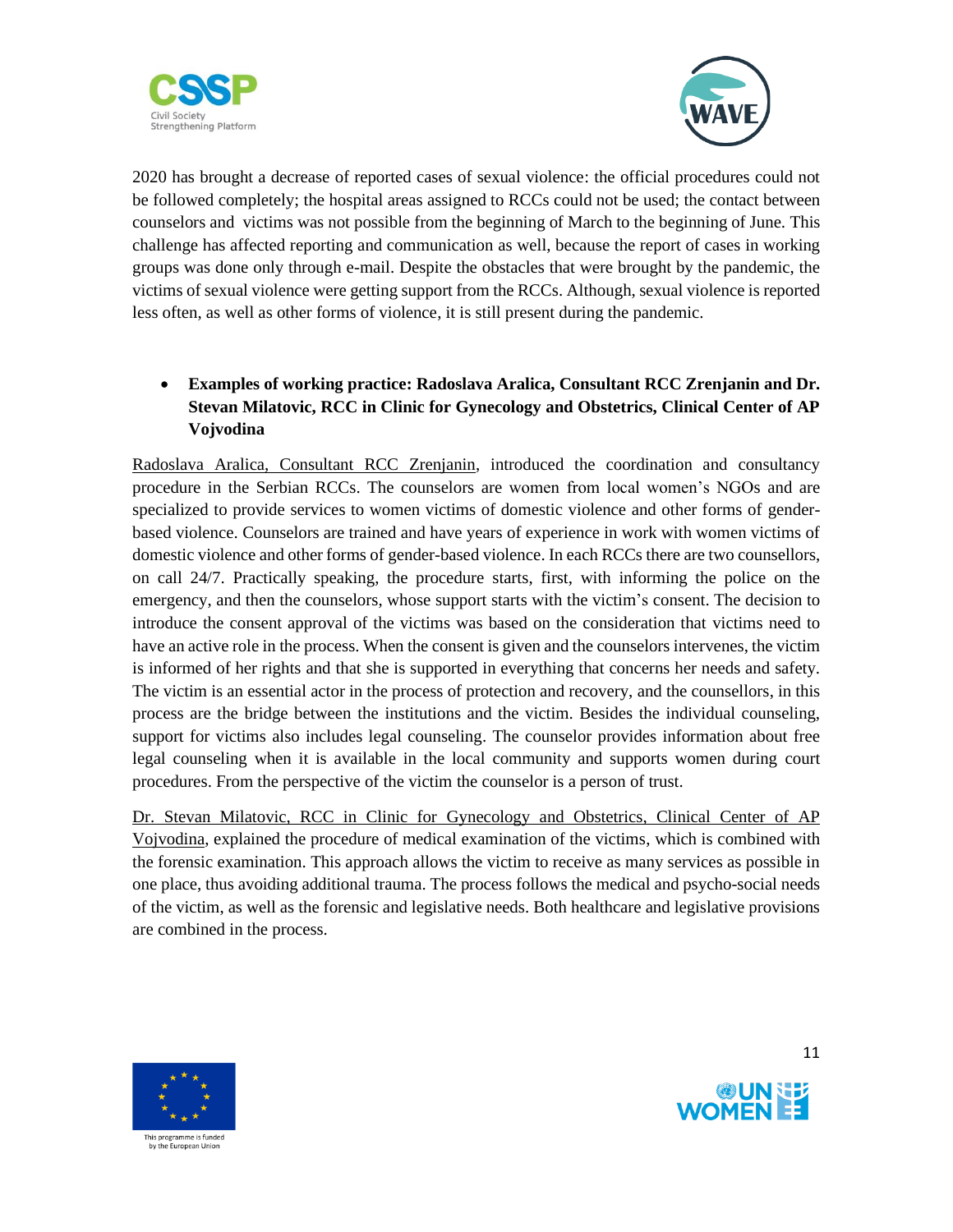



The steps of the procedure are:

- Identify and confirm violence,
- Respond to the health consequences of violence,
- Document violence,
- Assess the level of safety / risk for the victim,
- Make a security plan,
- Refer to community resources.

The process is shaped to avoid the re-traumatization of the victim. The improvements made in the process were about the provisions on training medical staff and other sector staff, to ensure that everyone involved in the process has a better understanding of the phenomenon of gender-based violence and sexual violence. A great attention is reserved to the response to violence, especially in relation to trauma's psychosocial support. A number of specialists from the healthcare system and the forensic system are involved in the examination of victim of sexual violence. The aim is to combine specific medical procedures, as well as collecting forensic evidence and achieve multi sectoral cooperation.





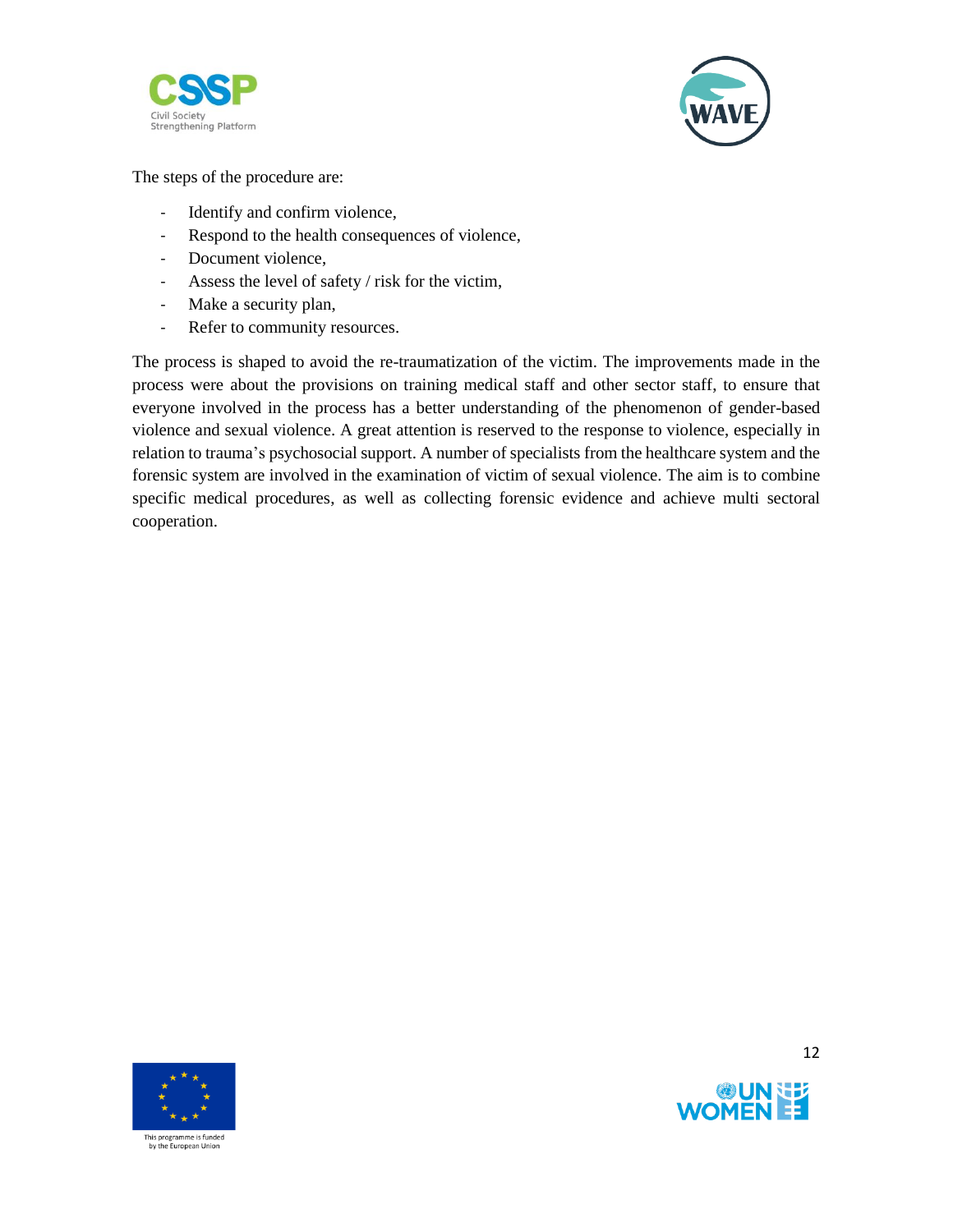



### **Evaluation of CSSP Capacity Building Training**

The CSSP Capacity Building Training "*Strengthening the capacities of women's CSOs and national stakeholders for policy advocacy, knowledge-based expansion and partnership facilitation on sexual violence in the Western Balkans and Turkey*" was organized by the Civil Society Strengthening Platform (CSSP). Throughout the two days training over 70 participants attended. The majority of participants attending were women's CSOs, but also policymakers such as legal advisors and expert advisors.

To assess, evaluate and rate the training, an evaluation was prepared on the platform SurveyMonkey and was sent to all participants of the training. The survey included a set of 10 questions. Participants had the opportunity to fill out the evaluation and give their overall feedback, by evaluating the overall organisation of the training, the usefulness of the information received, the trainers, any good practice they would like to take in their line of work, and any shortcomings of the training, among others. Out of 70 participants attending the training, among which WAVE staff and interpreters, 22 participants filled out the survey.

The proposed questions asked participants to rate the training on a scale from 1 to 5 (1 being the lowest and 5 being the highest). The survey included an evaluation of the trainers as well as the rating for each training day with the purpose of assessing the level of comprehension of the presented topics. In first part of the evaluation, participants were asked to furthermore indicate their perception of the training, whereas, in the second part, they were asked to mention some practicalities they learned in the training that they could take back in their line of work. Asking about any good practice examples mentioned during the training and to further feedback on the skills/information acquired during the training, has been key to understand how effective the present training was.

Overall, when asking participants to rate the overall training more than the 60% of survey's participants (14 responses) rated it with the highest rate (5). 30% of participants (7 responses) have evaluated it with 4. Only one participant rated the training with 3 out of 5.



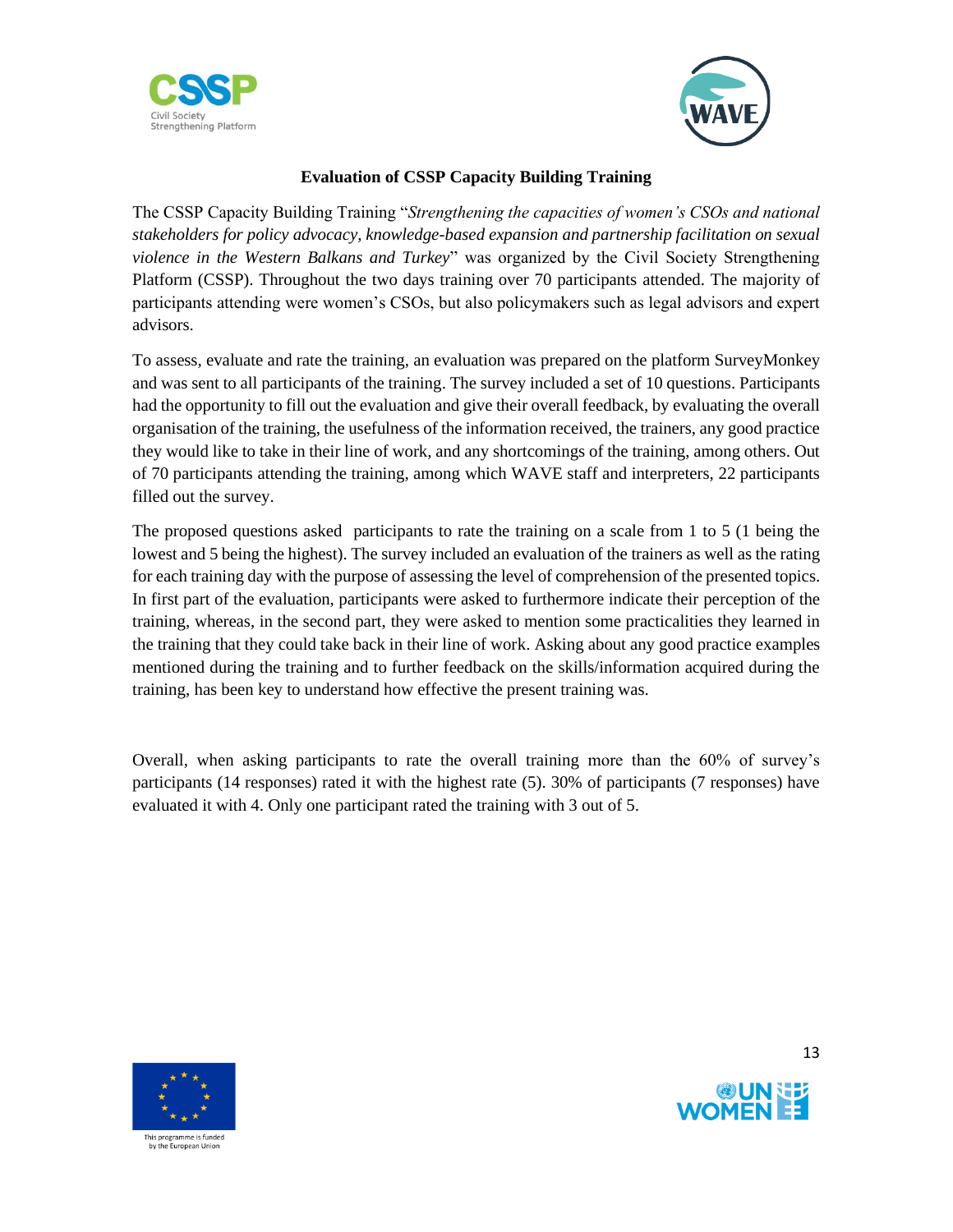





#### Q2 Overall, how would you rate the Capacity Building Training on a scale from 1 to 5 (1 being the lowest and 5 the highest)?

Looking at the data analyzing the content of the first and second day of the training, the evaluations show that most respondents appreciated equally both trainings activities. Both days were rated with 5 by more than 60 % of the respondents.





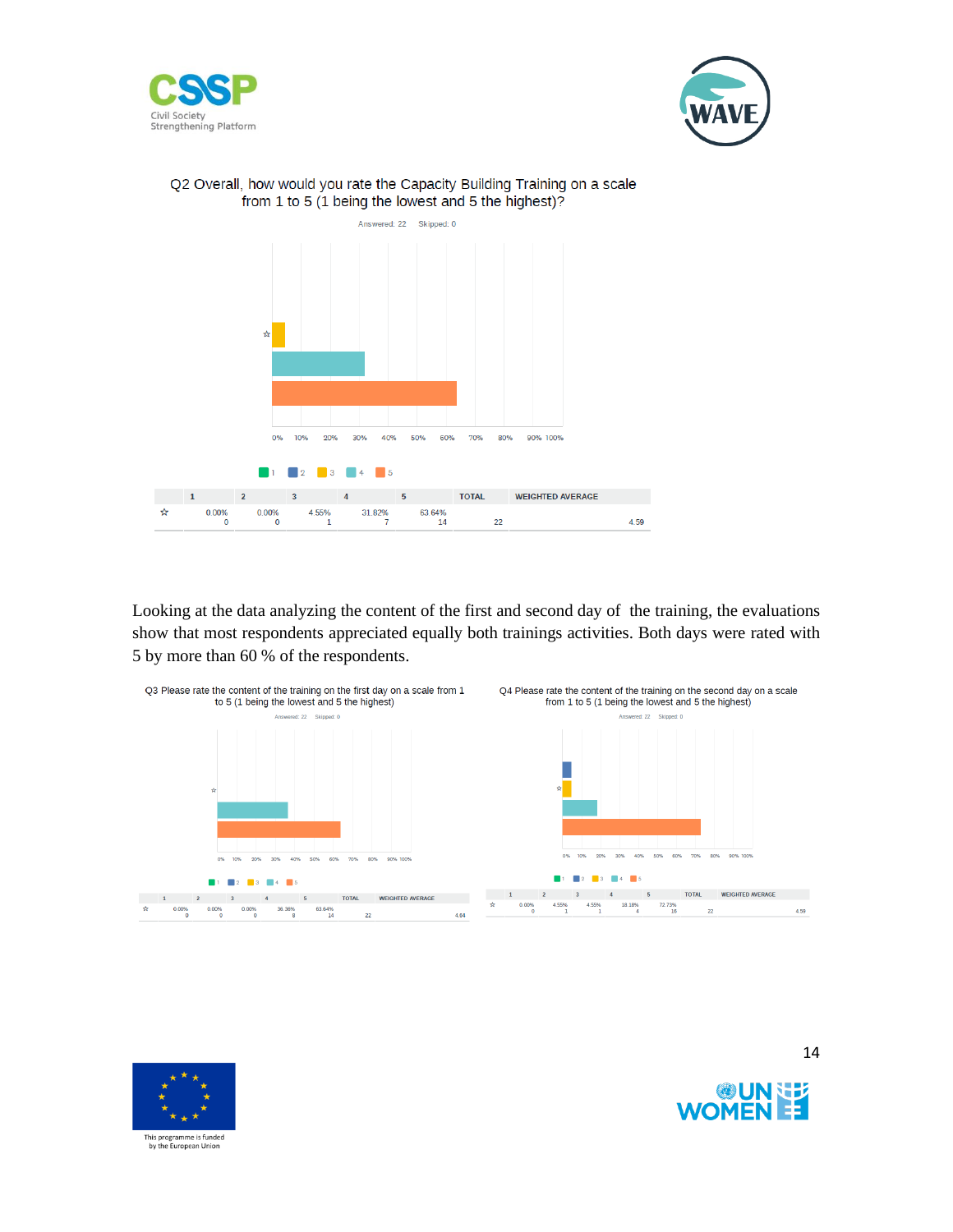



Likewise, when it comes to rating the overall performance of the trainers, 70 % of the respondents have rated the trainers with the highest grade (5), explaining how the choice of different panelists and experts have created a more straightforward training in terms of topics and structure.



Q5 Please rate the trainers of the Capacity Building Training on a scale from 1 to 5 (1 being the lowest and 5 the highest)?

The information that was found most useful by respondents to the questionnaire was firstly having different professionals working in different fields and presenting on their approach when supporting victims of sexual violence. Secondly, learning about how different models, such as the Irish and Serbian one, are actually implemented in practice and explaining the different methods employed in practice by both countries, was perceived as very useful information by some respondents.

Discussing about what are the essential steps in establishing services to support victims of sexual violence, stressing the need to consolidate a framework procedure of psychological and psychotherapy treatment to support victims of sexual violence, and developing possible channels of cooperation between different stakeholders was regarded as good practice that respondents will be able to implement in their everyday work.

As a general feedback to the overall organisation of the training, some respondents highlighted that for future meetings there is need for better interpretation services to be provided as well as to allocate more space for discussion.

The overall training was rated useful and successful. Respondents' answers clearly highlight how the knowledge acquired during the two-day training represents a first step in offering better services to victims of sexual violence. The tools presented in the training to encourage and implement better cooperation among different stakeholders supporting sexual violence victims have been highly